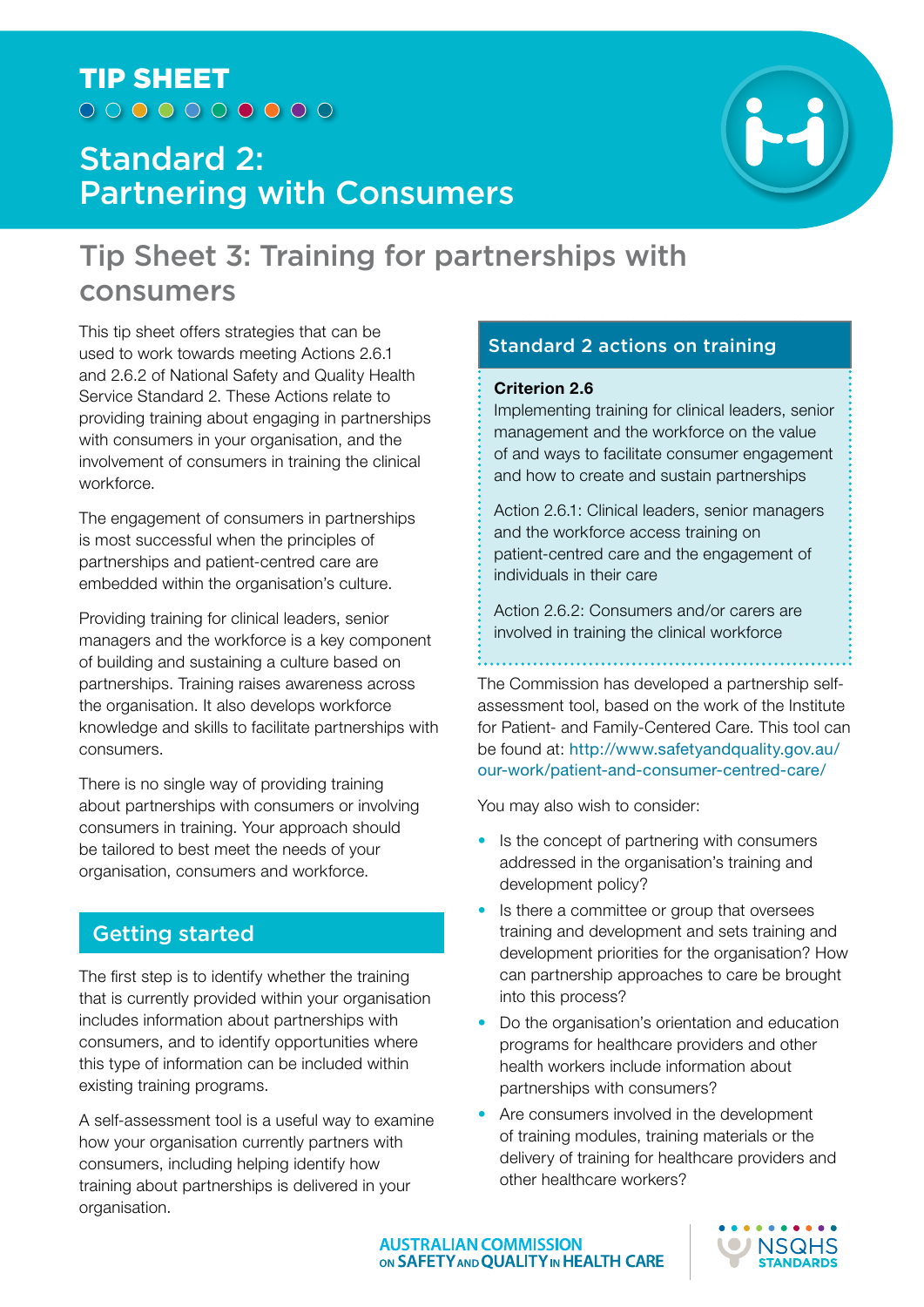# Action 2.6.1: Developing and implementing training about partnerships with consumers

Developing partnerships with consumers and delivering patient-centred care is a way of ensuring that care that is respectful of, and responsive to, the preferences, needs and values of patients and consumers.

It means treating consumers with dignity and respect, sharing information with consumers, encouraging and supporting participation and fostering collaboration to the extent that consumers choose.

For clinicians, this means making sure there are partnerships at the bedside and in consultations. It means ensuring that communication is effective and interactive, that health literacy is addressed, that preferences are known and choices are worked through collaboratively with consumers.

For managers, executives, and other non-clinical staff, this means making sure there are partnerships between consumers and the organisation to improve systems and processes. It means working with consumers to improve information, processes and policies so that consumers get what they need from the organisation.

The type of training you provide should reflect the type of partnerships your audience will be involved in. Following are some examples of how you could include information about partnerships into training.



## Orientation and induction training

Including information about partnerships with consumers in orientation and induction training is a useful starting point. It provides newcomers to your organisation with an overview of how your organisation values and engages in partnerships with consumers.

You could include broad information describing what different partnerships can look like and your organisation's approach to partnering with consumers. General information that is appropriate for all levels of the organisation is suitable to incorporate into this type of training.

## Patient-centred care training

You may choose to develop and implement patientcentred care training programs or sessions for your organisation. This could include sessions targeted at the whole organisation, or sessions tailored for specific groups within your organisation such as specific clinicians, wards or non-clinical staff.

The NSW Clinical Excellence Commission has developed a web page that gives examples of how to locally conduct training for a range of staff. This resource can be found at: http://www.cec.health. nsw.gov.au/programs/partnering-with-patients/ education-and-training. It includes program structures with supporting presentation slides and training materials.

#### External patient-centred care training

You could organise for your workforce to attend external consumer centred care programs. For example, the Health Issues Centre in Victoria offers nationally accredited consumer engagement training. Details for this course can be found at: http://www. hic.infoxchange.net.au/participate/learning.shtml.

In addition, the Australian Institute for Patient and Family Centered Care has developed a training package on patient-centred care. This can be found at: http://www.aipfcc.org.au/.

Your accreditation agency may also provide training in this area.

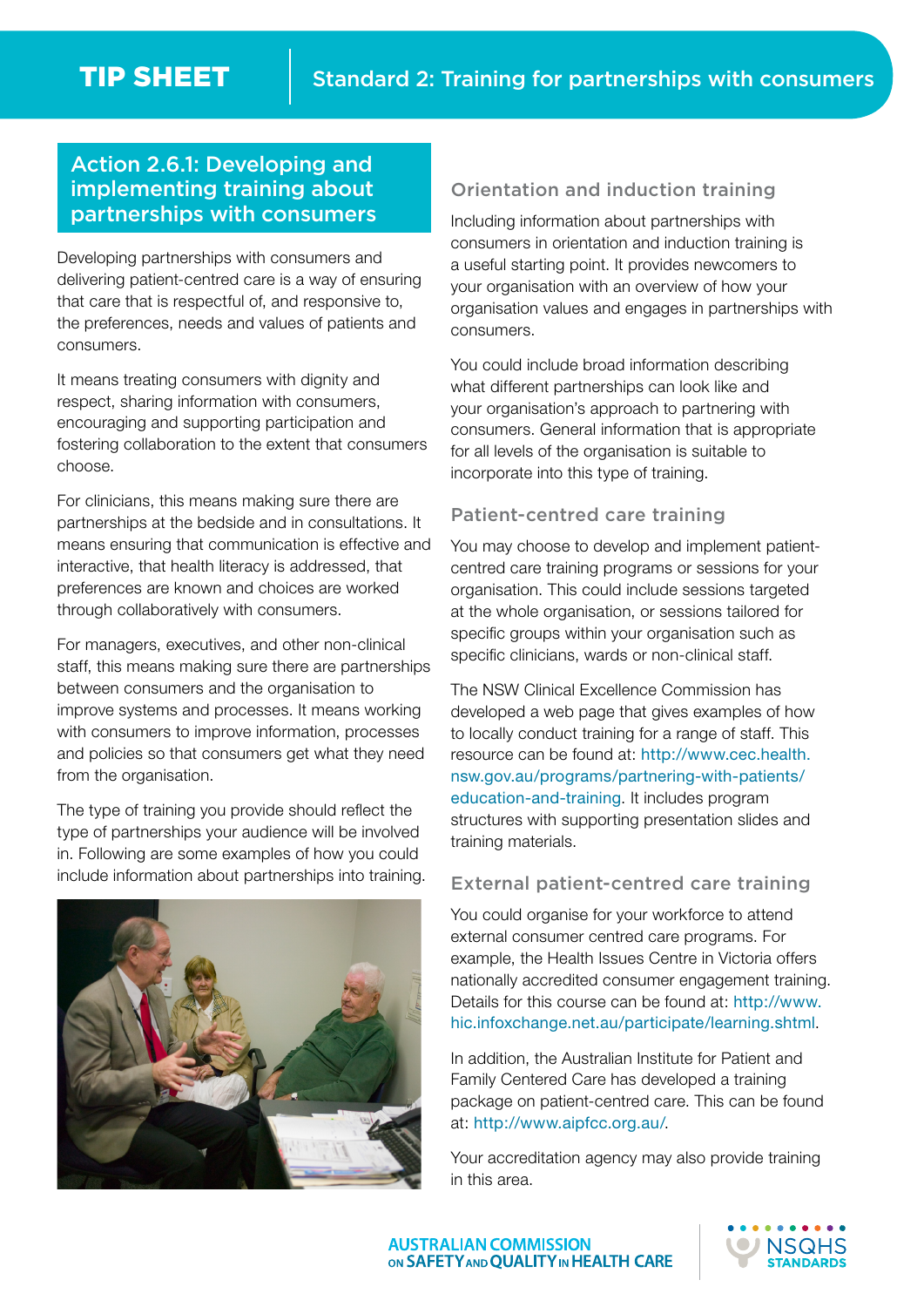# Communication training

Communication is critical to engaging in partnerships with consumers. Communication training can provide the workforce with the strategies and tools to develop better partnerships with consumers at the individual level by addressing barriers to health literacy, supporting better information exchange and improving shared decision-making.

Examples of communication training topics which can support partnerships with consumers could include:

- providing understandable and accessible health information
- using plain language to communicate information
- using decision aids
- using shared decision-making processes.

The NSQHS Standards emphasise communicating and sharing information with consumers in a way that is understandable and meaningful. Standards 3 – 4 and 6 – 10 all include actions related to communicating with consumers. Implementing communication training can contribute to meeting multiple actions in the NSQHS Standards. It is a way of delivering training to support partnerships with consumers (Actions 2.6.1) and providing the workforce with some tools and strategies that can be used when delivering information to consumers (Actions 3.19.1, 4.13.1, 4.15.1, 6.5.1, 7.10.1, 8.9.1, 9.7.1, 10.9.1).

## Embedding patient-centred principles into existing training topics

Embedding the principles of patient-centred care into existing training will help to foster a culture of partnerships with consumers.

Training materials and resources can be modified or adapted to embed the principles of patientcentred care. Modifications could include changing training materials to include information about patient-centred approaches to care (presentation slides, hand-outs), inviting speakers to talk about partnering with consumers or including specific strategies for partnering with consumers, for example a specific decision aid.

You could incorporate patient-centred principles into the training about these topics to work towards meeting multiple actions in the NSQHS Standards.

Following are some examples of training topics which could be used that are linked to other actions in the NSQHS Standards.

#### Examples of some training topics

- Incident management and investigation processes (Action 1.14)
- Complaints management processes (Action 1.15)
- Open disclosure processes (Action 1.16)
- Involving consumers in decisions about their care and informed consent (Action 1.18)
- Providing information to consumers (Actions 3.19, 4.13.1, 4.15.1, 7.10.1, 8.9.1, 9.7.1, 10.9.1)
- Patient, family and carer initiated escalation of care processes (Action 9.9).



# Action 2.6.2: Involving consumers and carers in training the clinical workforce

Consumers can provide a valuable contribution to training for the clinical workforce. Training influences the practice of the clinical workforce. Incorporating consumer perspectives into training has the potential to alter clinical practice and to promote patient-centred approaches to care.

There are a variety of ways to involve consumers in training design and delivery. It is important to provide adequate support, training and guidance to consumers to enable them to effectively participate and expectations should be clearly agreed from the beginning and revisited throughout.

**AUSTRALIAN COMMISSION** ON SAFETY AND QUALITY IN HEALTH CARE